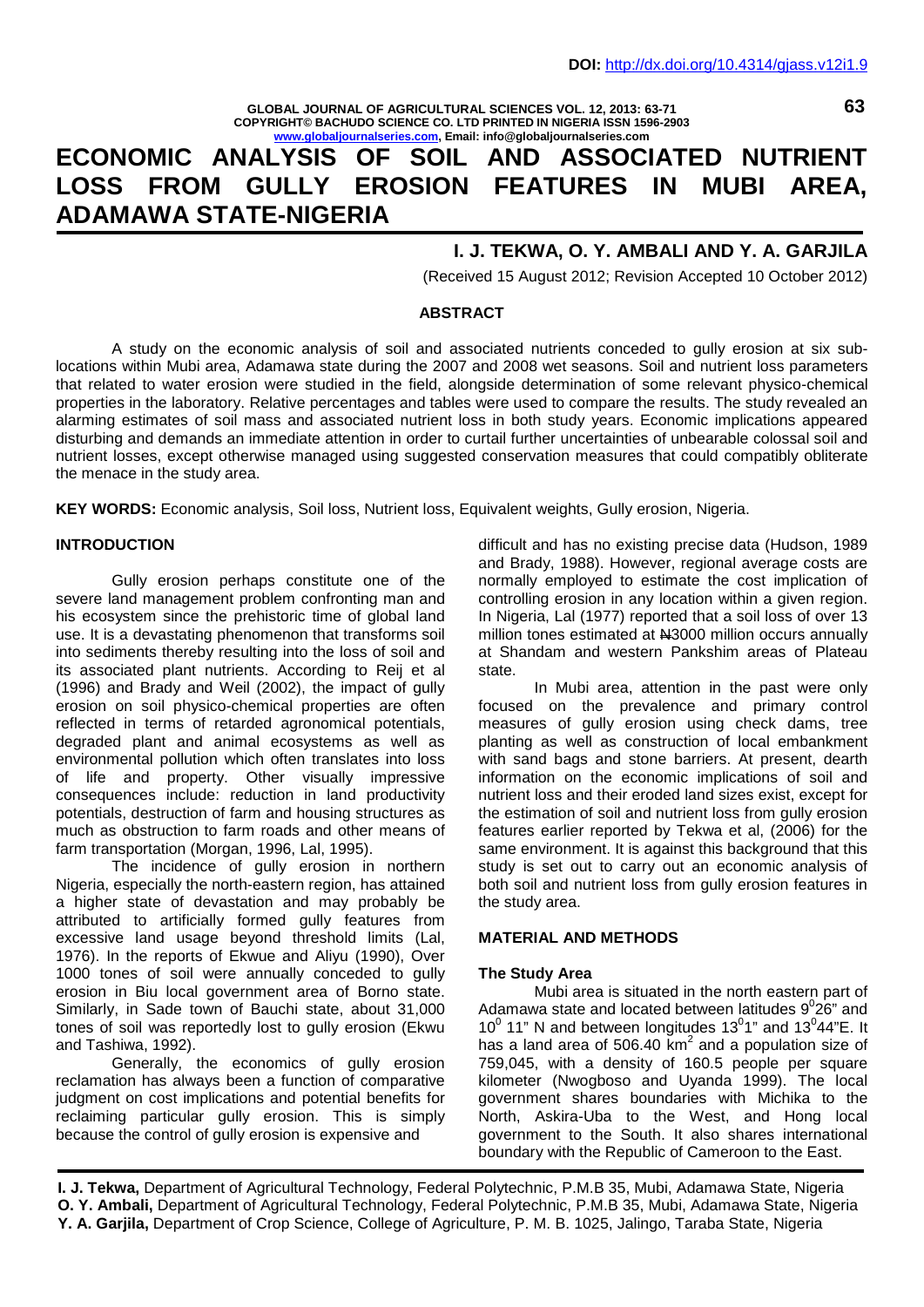The climate of the area is characterized by alternating dry and wet seasons. The rain lasts from April to October with a mean annual rainfall ranging from 700 mm to 1,050 mm (Udo, 1970; Adebayo, 2004). The vegetation is of typical Sudan Savannah, which implies grassland interposed by shrubs and few trees mostly, acacia, eucalyptus and locust-bean trees among others (Adebayo, 2004; Tekwa and Usman, 2006). The dominant physical feature in the area is the Mandara Mountain ranges which initiate run-off generation that are largely facilitated by the area's undulating topography. The land use types are mainly arable farming and livestock production threatened by soil erosion at varying devastations, from sheet and rill erosion to the spectacular gully erosion known for colossal loss of soil and soil nutrients (Tekwa *et al* 2006).

## **Field Study**

Six villages, namely: Vimtim, Digil, Muvur, Gella, Lamorde and Madanya villages were surveyed in this study. The villages were purposively sampled on the basis of their prominence as the major gully affected areas in Mubi (Tekwa and Usman, 2006). Two composite soil samples were collected using soil auger from each study site in well labeled polythene bags, then dried, crushed and sieved through a 2mm sieve and kept for routine laboratory determination of the soil physico-chemical properties. Data on total soil loss in each gully site were collected by measuring the length (l), width (w) and depth (h) of the gully channels at 30m intervals along the gully surface (Ekwue and Tashiwa, 1992; Tekwa and Usman, 2006).

## **Determination of Soil Properties**

The soil particle size distribution was determined using the Bouyoucus Hydrometer method (Trout et al, 1987). Soil organic carbon content was determined by Walkley and Black (1934) method. Total Nitrogen (N) was determined by Kjeldahl digestion method (Bremner and Mulvaney, 1982), while available Phosphorus (P) by Bray method (Bray and Kurz, 1985), Potassium and Sodium were determined by flame photometry (Pag, et al., 1982). Exchangeable Ca<sup>+</sup> and  $Mg^{2+}$  were determined by titrimetric method, while<br>Cation Exchange Capacity (CEC) and Total Cation Exchange Capacity (CEC) and Exchangeable Bases (TEB) were computed from the results.

## **Estimation of Soil and Nutrient loss**

Soil loss estimates was determined using channel geometry (Duncan, et al., 1978) as presented in Appendix 2. The soil nutrient loss estimates were computed based on the methods described by Nandwa (2003). The elemental losses were estimated for the three major soil nutrient elements (Nitrogen, Phosphorus and Potassium), following the procedures outlined in Appendix 3.

The estimated nutrients lost were presented in equivalents of 50 kg fertilizer bags, with the aim of determining the financial cost involved. Likewise, the total cost of soil loss was obtained by converting the total weights of soil loss into an equivalent weight of a

Tipper load (TL) of soil and financially quantified based on the prevailing market prices during the study period (Appendix 2). The data collected was analyzed using simple percentages and tables to compare the results.

### **RESULTS AND DISCUSSION**

## **Estimated Area of Soil loss**

The average area of soil loss estimated in all the locations ranged between  $254.02m^2$  and  $673.34m^2$  in 2007, and with a similar range of between  $238.00m^2$  and 688.31 $m^2$  in 2008 (Table 1). In 2007, it was observed that Lamorde (673.34m<sup>2</sup>) recorded the largest area of soil loss. The soil loss estimated at other locations followed in the sequence: Muvur (565.70m<sup>2</sup>), Digil  $(490.98m^2)$ , Gella  $(357.44m^2)$ , and Madanya  $(335.80m^2)$ , while the least area of loss was that of Vimtim  $(254.02m^2)$  location. The observed low erosion rates was perhaps due to the impact of concreted clay fractions at greater soil depths that bound the soil aggregates against excessive erosion losses during the study period. This claim agrees with previous reports on the relevance of high clay activity during water erosion (Capra et al., 2004; Woodward, 1999; Foster, 1986).

In 2008, it was similarly observed that Lamorde  $(688.32m<sup>2</sup>)$  remained the location with the largest area of soil loss and was still followed by Muvur location  $(586.45m^2)$  as it was the case in 2007. The soil loss magnitude observed at Lamorde in 2008, was respectively about twice and thrice the amounts recorded at Madanya and Vimtim locations in 2007 (Table 1). This event was likely due to the higher rainfall received in addition to the observed high sand and silt aggregations that formed the soils (Appendix 1), which progressively eroded between study years. The third largest area of soil loss was at Madanya location  $(518.10m^2)$ , followed by Digil  $(377.50m^2)$ , Vimtim  $(362.56m^2)$ , and the least loss was recorded at Gella  $(238.00\text{m}^2)$  location. In all the location, a total area of soil loss of  $2677.28m^2$  and  $2770.93m^2$  with a grand mean of 446.21  $m^2$  and 461.82  $m^2$  were recorded in 2007 and 2008 respectively. The soil loss rate increased between study years and implied that there existed no effective control measures in place to have curtailed erosion progress in the study area. Compatible conservation measures such as agronomic practices alongside physical structures needs to be applied at a minimum cost in order to halt erosion menace as previously advocated by Tekwa and Usman (2006), Tekwa et al (2006), and Ekwue and Tashiwa (1992) for the same region.

## **Estimated Weights of soil loss**

As shown in Table 1, result for 2007 revealed that the estimated weight of soil loss in all the locations ranged between 159574.14kg/ha and 725345.01kg/ha. location recorded the largest weights (725345.14kg/ha), accounting for about 33% of the total soil loss, followed by Lomorde (589619.5kg/ha), then Digil (404321.63kg/ha) and Mandanya (211619.27kg/ha), representing 26, 18 and 9% of the estimated total soil loss figure, respectively. Vimtim recorded the least quantity of 159574.14kg of soil lost to gully erosion,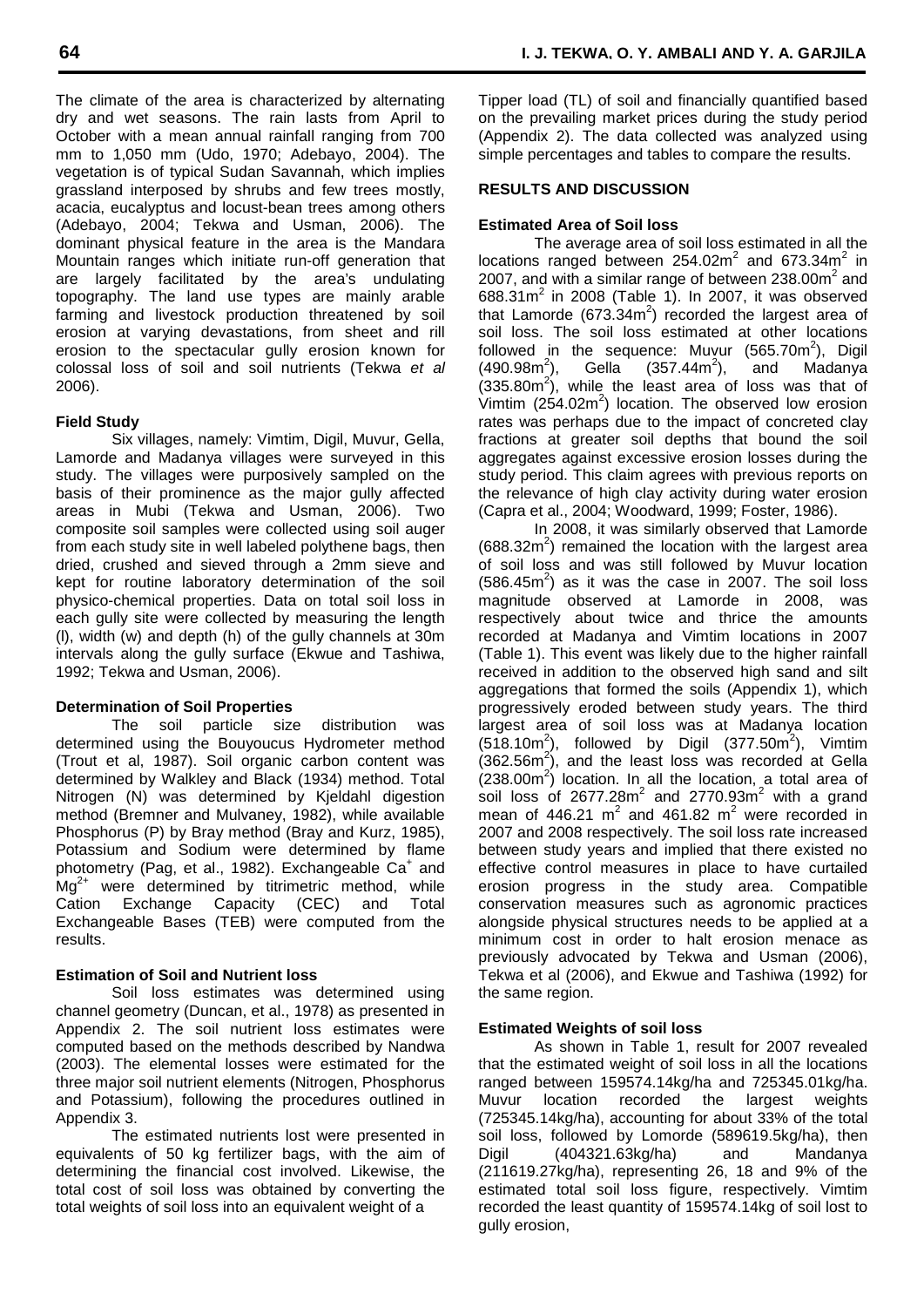| Location     | Area of soil loss $(m2)$ |         | Weight of soil loss (kg/ha) | <b>Percent soil loss</b> |      |      |
|--------------|--------------------------|---------|-----------------------------|--------------------------|------|------|
|              | 2007                     | 2008    | 2007                        | 2008                     | 2007 | 2008 |
| Digil        | 490.98                   | 377.50  | 404321.63                   | 293185.65                | 18   | 10   |
| Muvur        | 565.70                   | 586.45  | 725345.01                   | 984400.56                | 33   | 35   |
| Vimtim       | 254.02                   | 362.56  | 159574.14                   | 296688.60                | 7    | 11   |
| Gella        | 357.44                   | 238.00  | 161257.14                   | 101556.00                | 7    | 4    |
| Lamorde      | 673.34                   | 688.32  | 589619.57                   | 620089.74                | 26   | 22   |
| Madanya      | 335.80                   | 518.10  | 211619.27                   | 491007.60                | 9    | 18   |
| <b>Total</b> | 2677.28                  | 2770.93 | 2251736.76                  | 2786928.15               | 100  | 100  |
| Mean         | 446.21                   | 461.82  | 375,289.46                  | 464,488.03               |      |      |

## **Table 1:** Soil loss estimates and relative percentages

**Table 2:** Soil loss and Cost estimates

| <b>Location</b> | Weight of soil loss (kg/ha) |            |      | Equivalent number of<br>Tipper Load (6160kg) | <b>Estimated cost of</b><br>soil loss (N) |         |  |
|-----------------|-----------------------------|------------|------|----------------------------------------------|-------------------------------------------|---------|--|
|                 | 2007                        | 2008       | 2007 | 2008                                         | 2007                                      | 2008    |  |
| Digil           | 404321.63                   | 293185.65  | 66   | 39                                           | 198000                                    | 117000  |  |
| Muvur           | 725345.01                   | 984400.56  | 178  | 160                                          | 534000                                    | 480000  |  |
| Vimtim          | 159574.14                   | 296688.60  | 26   | 48                                           | 78000                                     | 144000  |  |
| Gella           | 161257.14                   | 101556.00  | 26   | 17                                           | 78000                                     | 51000   |  |
| Lamorde         | 589619.57                   | 620089.74  | 96   | 101                                          | 288000                                    | 303000  |  |
| Madanya         | 211619.27                   | 491007.60  | 34   | 80                                           | 102000                                    | 240000  |  |
| Total           | 2251736.76                  | 2786928.15 | 426  | 445                                          | 1278000                                   | 1335000 |  |
| Mean            | 375,289.46                  | 464,488.03 | 71   | 74.17                                        | 213,000                                   | 222,500 |  |

Key: 1. Equivalent weight of Tipper load  $(T56T) = 6160kg$ 

2. Unit cost of a Tipper load (6160kg) = N3000 in 2007 and 2008.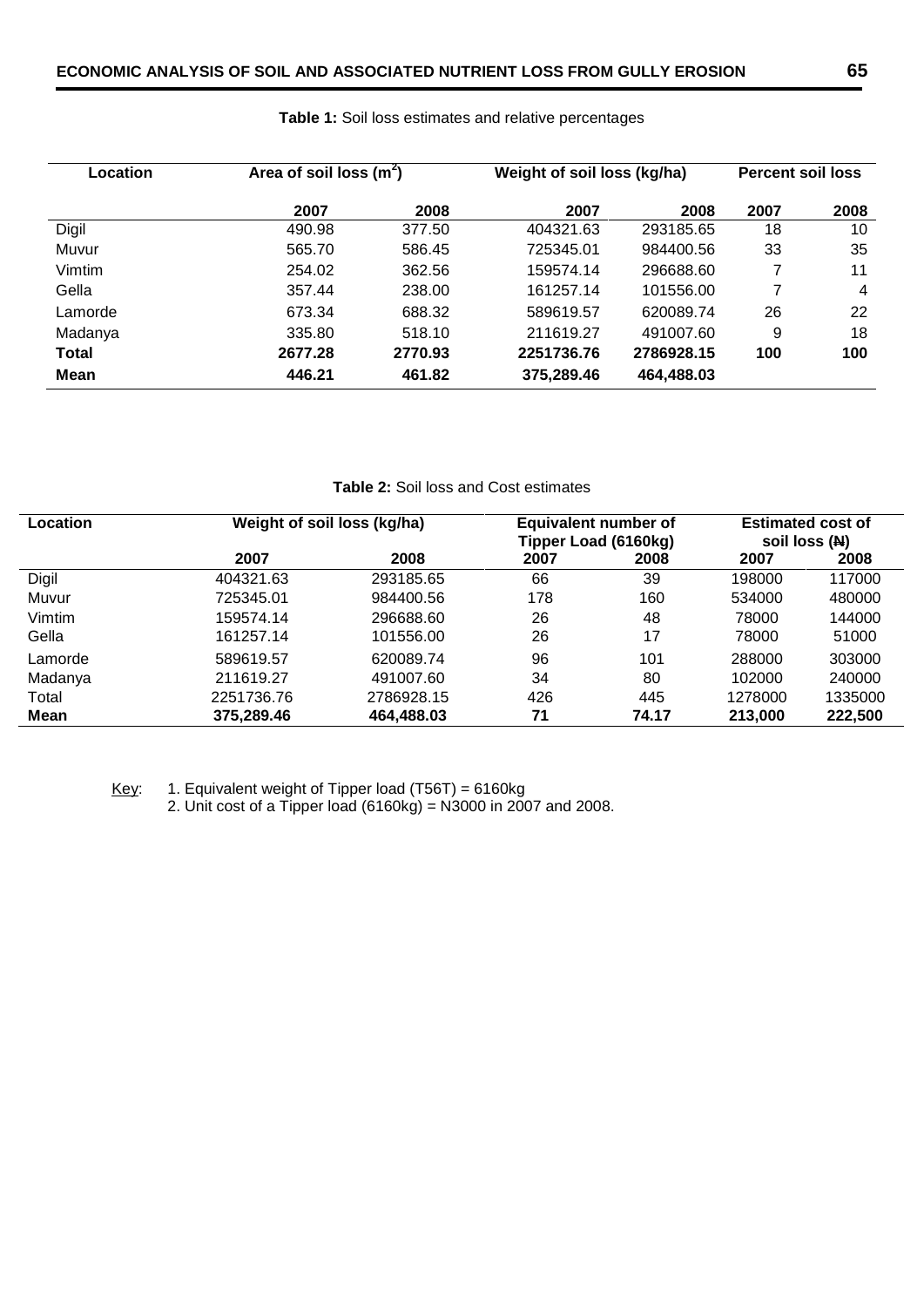Table 3: Nutrient loss and cost estimates

| <b>Study</b><br>Location | Weight of<br>soil loss (kg) |      | <b>Soil Analytical Data</b> |                     |         | <b>Weight of nutrient loss</b> |                  |        | <b>Equivalent number of</b><br>fertilizer bags (50kg) |       |          | <b>Estimated cost of</b><br>nutrient loss |          | <b>Total cost</b><br>of nutrient |
|--------------------------|-----------------------------|------|-----------------------------|---------------------|---------|--------------------------------|------------------|--------|-------------------------------------------------------|-------|----------|-------------------------------------------|----------|----------------------------------|
|                          |                             | N    | P                           | Κ                   | N       | $P_2O_5$                       | K <sub>2</sub> O | N      | P                                                     | K     | N        | P                                         | K.       | loss                             |
|                          |                             | (% ) | (ppm)                       | $(Cmol(+))$<br>/kg) |         | (kg)                           |                  | (Urea) | (SSP)                                                 | (MOP) |          | (A)                                       |          | (A)                              |
|                          |                             |      |                             |                     |         | 2007                           |                  |        |                                                       |       |          |                                           |          |                                  |
| Digil                    | 404321.63                   | 0.17 | 17.68                       | 4.58                | 687.35  | 16.37                          | 866.64           | 30.0   | 2.0                                                   | 29.0  | 75000    | 4000                                      | 58000    | 137000.00                        |
| Muvur                    | 725345.01                   | 0.27 | 20.88                       | 3.47                | 1958.43 | 34.58                          | 1177.93          | 85.0   | 4.0                                                   | 39.0  | 212500   | 8000                                      | 78000    | 298500.00                        |
| Vimtim                   | 159574.14                   | 0.14 | 14.33                       | 4.23                | 223.40  | 5.24                           | 315.90           | 10.0   | 1.0                                                   | 10.5  | 25000    | 2000                                      | 21000    | 48000.00                         |
| Gella                    | 161257.14                   | 0.15 | 22.65                       | 1.36                | 241.89  | 8.36                           | 102.64           | 10.5   | 1.0                                                   | 3.5   | 26250    | 2000                                      | 7000     | 35250.00                         |
| Lamorde                  | 589619.57                   | 0.17 | 25.88                       | 2.03                | 1002.35 | 34.95                          | 560.16           | 43.5   | 4.0                                                   | 19.0  | 108750   | 8000                                      | 38000    | 154750.00                        |
| Madanya                  | 211619.27                   | 0.16 | 20.15                       | 3.20                | 338.59  | 9.76                           | 316.92           | 15.0   | 1.0                                                   | 10.0  | 37500    | 2000                                      | 20000    | 59500.00                         |
| Total                    | 2251736.76                  | 1.06 | 121.57                      | 18.87               | 4452.01 | 109.26                         | 3340.19          | 194.0  | 13.0                                                  | 111.0 | 485000   | 26000                                     | 222000   | 733000.00                        |
| <b>Mean</b>              | 375289.46                   | 0.18 | 20.26                       | 3.15                | 742.00  | 18.21                          | 556.70           | 32.33  | 2.17                                                  | 18.5  | 80833.33 | 4333.33                                   | 37000.00 | 122166.66                        |
|                          |                             |      |                             |                     |         | 2008                           |                  |        |                                                       |       |          |                                           |          |                                  |
| Digil                    | 293185.65                   | 0.19 | 17.95                       | 4.84                | 557.05  | 12.05                          | 664.10           | 24.0   | 1.5                                                   | 22.0  | 60000    | 3000                                      | 44000    | 107000.00                        |
| Muvur                    | 984400.56                   | 0.21 | 21.00                       | 3.85                | 2067.24 | 47.33                          | 1773.69          | 90.0   | 5.0                                                   | 59.0  | 225000   | 10000                                     | 118000   | 353000.00                        |
| Vimtim                   | 296688.60                   | 0.15 | 35.03                       | 4.45                | 445.03  | 23.79                          | 617.88           | 19.0   | 3.0                                                   | 20.5  | 47000    | 6000                                      | 41000    | 94500.00                         |
| Gella                    | 101566.00                   | 0.11 | 23.17                       | 1.51                | 111.71  | 5.38                           | 71.77            | 5.0    | 1.0                                                   | 2.0   | 12500    | 2000                                      | 4000     | 18500.00                         |
| Lamorde                  | 620089.74                   | 0.20 | 26.34                       | 2.09                | 1240.18 | 37.40                          | 606.53           | 54.0   | 4.0                                                   | 20.0  | 135000   | 8000                                      | 40000    | 183000.00                        |
| Madanya                  | 491007.60                   | 0.17 | 20.42                       | 3.38                | 834.71  | 22.97                          | 776.70           | 36.0   | 2.5                                                   | 26.0  | 90000    | 5000                                      | 52000    | 147000.00                        |
| Total                    | 2786928.15                  | 1.03 | 143.91                      | 20.12               | 5255.92 | 148.92                         | 4510.68          | 228.0  | 17.0                                                  | 149.5 | 569500   | 34000                                     | 299000   | 903000.00                        |
| <b>Mean</b>              | 464,488.02                  | 0.17 | 23.99                       | 3.35                | 875.99  | 24.82                          | 751.78           | 38.0   | 2.83                                                  | 24.92 | 94916.67 | 5666.67                                   | 49833.33 | 150500.00                        |

<u>Note</u>: 1. Conversion factor of P (kg) into P<sub>2</sub>O<sub>5</sub> = 2.29 and K (kg) into K<sub>2</sub>O = 1.20

2. A bag of Urea fertilizer in 2007 cost N2,500.00 A bag of Single Super Phosphate (SSP) fertilizer in 2007 costs N2000 A bag of Murate Of Potash (MOP) fertilizer in 2007 cost N2000.00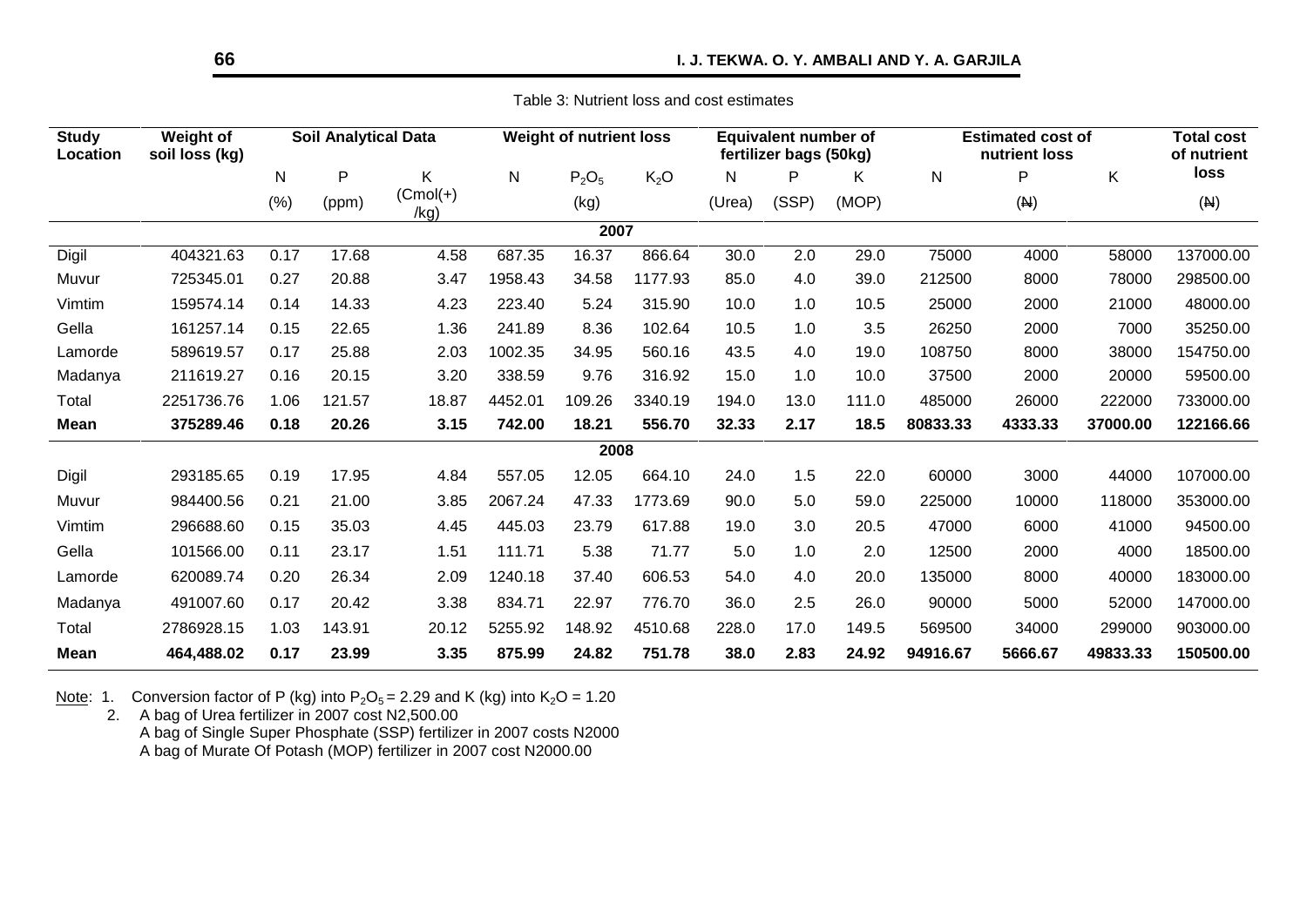which constituted only 7% of the total soil loss figure. The relatively high percentage soil losses estimated at both Muvur and Lamorde locations sends a strong signal for urgent conservation inputs, ranging from use of vegetative barriers, sand bag lines and check dams as may be applicable in order to combat further erosion progress. Foster (1986) and Capra et al (2004) reported similar applications of agronomic measures on water erosion advances.

Similarly in 2008, both Muvur (984400.56kg/ha) and Lamorde (6210089.27kg/ha) locations maintained their leads in terms of soil weight losses and constituted up to 35 and 22% of the total soil loss, respectively. The percentage soil loss weights were rather high in this study and the trend appeared to reflect the magnitudes of the respective areas of soil loss earlier noted during the study. This soil loss was sequentially followed by Madanya (491007.60kg/ha), Vimtim (296688.60kg/ha), Digil (293185.65kg/ha) and Gella (101556.00kg/ha) with percentages of 18, 11, 10, and 4% respectively. A grand total weight of 2251736.76 kg/ha and 2786928.15 kg/ha with a mean of 375,289.46 kg/ha and 464,4

88.03 kg/ha was gullied in 2007 and 2008 respectively. This range however, compared lower than the earlier estimate of 1000 t/ha of soil loss recorded from gully features at Biu, Borno state (Ekwue and Aliyu, 1989). This variation was probably due to differences in channel properties, soil behavior and land-use practices.

#### **Estimated cost of soil loss**

The result on the estimated cost of soil loss is presented in Table 2, which showed the amount of soil losses expressed in equivalent number of Tipper load (TL) of soil with their respective monetary values. In 2007,the number of TLs of soil loss in the locations varied between 26 and 178 with the corresponding cost estimate ranging between N78000 and N534000. In liked manner, Muvur which had the lead in soil loss magnitude also recorded the highest equivalent number (178) of TL, amounting to a total cost estimate of N534000, while the least estimate (26) of TLs was observed at Vimtim and Gella locations, which tied with an equivalent cost of N78000. In total, about 426 TLs of soil loss that worth N41,278,000.00 was recorded in 2007. This estimated amount was rather quite unbearable to the peasant farmers from whose farms such soil losses were evaluated. This menace have perhaps periodically affected the levels of crop returns evident in the study area (Tekwa and Usman, 2006).

In 2008, a relatively higher trend was observed. Muvur recorded 160 TLs of soil loss with cost estimate of N480000. In sequence, Lamorde (101 TL), Madanya (80 TL), Vimtim (48 TL), Digil (39 TL) and Gella (17 TL) with respective cost estimate of N303000, N240000, N144000, N117000 and N51000 were recorded. A total of 445 TLs was gullied in 2008 amounting to about N 1,335,000.00 incurred across the study locations. The soil loss cost observed in this study still compared far below the earlier estimate of about  $N = 3000$  million incurred annually at Shandam and Western Pankshin areas of Plateau state-Nigeria (Lal, 1977), and was still far below the on-site erosion cost of between \$4 and \$27 billion incurred annually across America (Brady,

1988, 2002). The lower erosion cost recorded in this study was perhaps due to the extent of erosion survey carried out on a smaller and fewer erosion features than those assessed previously.

#### **Estimated cost of Nutrient loss**

The economic loss of individual soil nutrient (N, P and K) for 2007 is presented in Table 3. The result accounted P as low cost ranging (N2000 each at Vimtim, Gella and Madanya to N8000 at Muvur and Lamorde), compared to N which had the largest cost range of between N25000 (in Vimtim) and N212500 (in Muvur). Even though the estimated P cost was relatively lower than N and K, but still compared higher than an estimate of 75 kg P/ha amounting to only  $N = 3000$ reported by Sanchez et al (1982). The N cost range observed in this study compared higher than the earlier estimate of 660 kg N/ha with an equivalent cost of  $\mathbb N$ 33,000 estimated on smallholder farms in Kenya (Gichuru et al., 2003). In this study, K losses were moderate, with an equivalent economic loss range of N20000 (in Madanya) to N78000 (in Muvur). Likewise, this cost range however, compared far above the earlier estimate of 450 kg K/ha equivalent to  $\overline{A}$  18,000 earlier reported by Sanchez et al (1982).

Likewise, a similar pattern featured in 2008, where the cost estimates resulting from the individual nutrient losses still accounted P as the least estimated nutrient loss with as low as N2000 loss in Gella to as high as N110000 in Muvur. This cost range was over 13 times higher than in 2007. This drastic rise in P loss costed in 2008 was probably due to increased deposition and application of P fertilizers during the year (Brady and Weils, 2002). Also, as it was the case in 2007, N cost estimates still stood tall with a cost range of between N12500 (in Gella) and to as high as N225000 (in Muvur). The K loss estimates remained within the moderate cost range of between N4000 (in Gella) and N118000 (in Muvur) in same year. In a nutshell, all other locations recorded differing loss estimates that featured within the cost ranges observed during this study (Table 3). The cost range observed in 2008 appeared similar to those recorded in 2007. However, the cost range for K was almost doubled in 2008 as earlier presented in Tables 3.

On the overall, total estimates of the nutrient losses costed across all locations ranged between N35250 and N298500 in 2007 and between N18500 and 353000 in 2008. In 2007, Muvur experienced the highest nutrient loss cost of about N298500, followed by Lamorde (N154750), Digil (N137000), Madanya (N59500), Vimtim (N48000) and Gella (N35250).

Similarly in 2008, Muvur still retained its lead in nutrient loss estimates that worth about N353000. The total estimate of nutrient losses in other locations followed in the order: Lamorde (N183000), Madanya (N147000), Digil (N107000), Vimtim (N94500) and the least was at Gella (N18500). In general, the highest total cost estimate (N903000) of nutrient loss was observed in 2008 compared to its lower estimates (N733000) earlier recorded in 2007. It was observed that all the parameters studied corresponded directly with the initial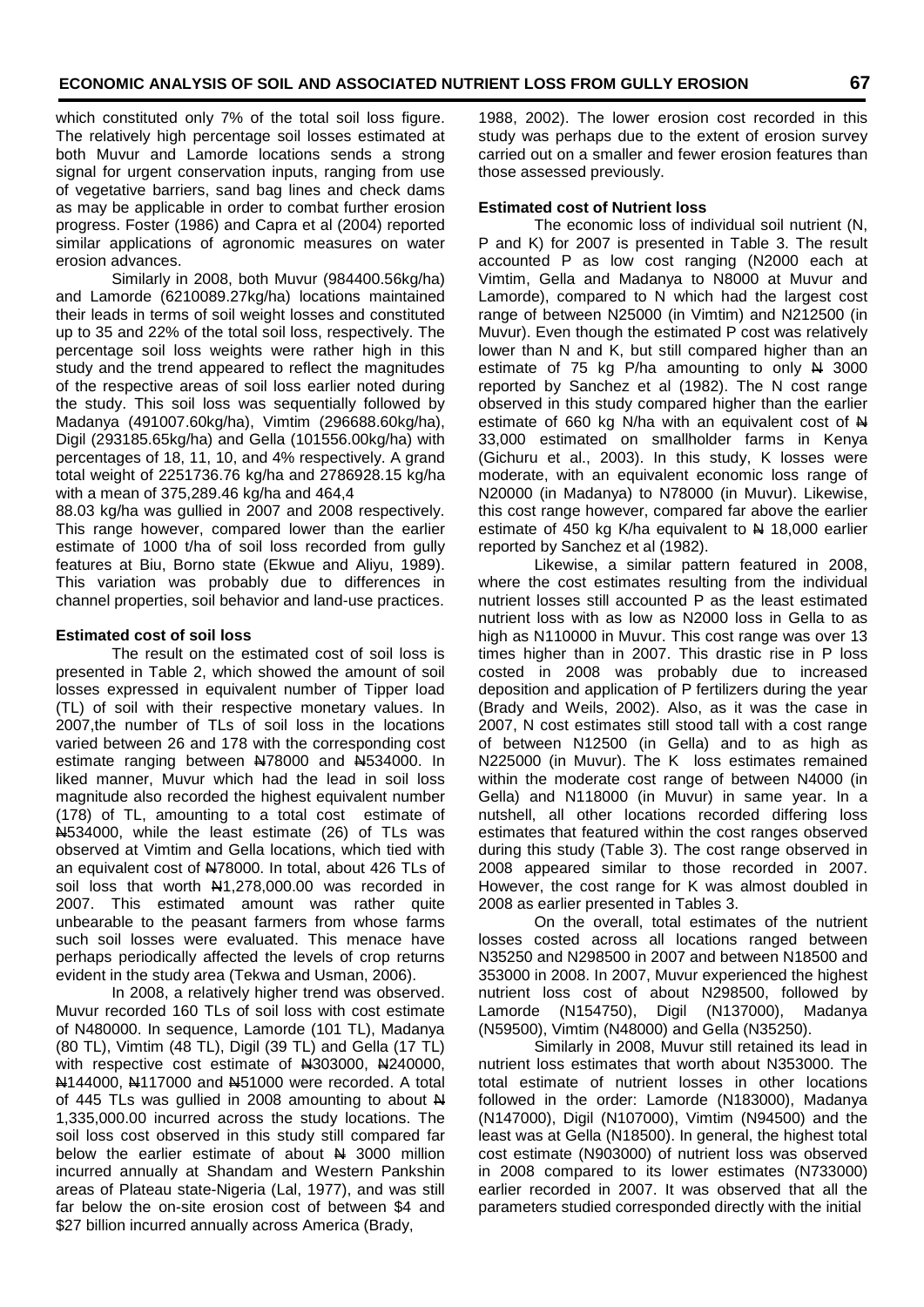area and weights of soil conceded to gully erosion during the study period.

#### **CONCLUSION**

It suffices to conclude that the gradually noticed soil and associated nutrient losses were higher than could be imagined. To most farm owners, both the soil and nutrient loss were rather negligible, except<br>otherwise when investigated and translated investigated quantitatively. The respective soil loss range (26-178 and 17-160 TLs (6160 kg)) and cost implications (N78000-N534000 and N51000-N480000) in 2007 and 2008 was high, compared to estimates (31,000 tons of soil mass) reported by Ekwue and Aliyu (1990). Conversely, nutrient loss in terms of N, P and K averaged 32.33, 2.17 and 18.5 kg, respectively, which implied a gross cost range of N48000-N298500 and N18500-353000 in 2007 and 2008, was unimaginably high. These loss estimates were direct functions of soil type and gully properties in terms of length, depth and widths that defined the soil voiding processes. Wise implementation of compatible conservation practice(s) could be very rewarding as previously advocated in similar research works (EKwue and Tashiwa, 1992; Ekwue and Aliyu, 1990).

#### **RECOMMENDATIONS**

It is recommended that farmer awareness on the gross dangers of this gradual, but severe soil and associated nutrient losses during gully erosion processes be advocated by all relevant bodies including both governmental and non governmental agencies. Hence, the need for wider farm visitations towards practicable on-farm erosion control skills for target farmers to embrace the culture of compatible land use practices that maintains soil qualities.

In addition, the nation wide farming skills acquisition centers spread across most states such as Adamawa state, should incorporate soil erosion management as an educational curriculum in their training schemes towards achieving wider application of result oriented erosion control strategies across the Country.

#### **REFERENCES**

- Adebayo, A. A., 2004. *Mubi* Region: A *geographical Synthesis.* (1<sup>st</sup> Eds.). Paraclete Publishers, Yola-Nigeria. Pp 32-38.
- Brady, N. C., 1988. The Nature and Properties of Soil.  $(9<sup>th</sup> Ed.)$  New York Macmillan.
- Brady, N. C. and Weil, R. R., 2002. The Nature and Properties of Soils (13<sup>th</sup> Eds). Pearson Education (Singapore), New Delhi, India.
- Bray, R. H. and Kurtz, L. T., 1985. Determination of Total, Organic and Available forms of phosphorus in soils. In: Page, A.L. Miller, R. H. and Keeney, D. R. (1987), Methods of Soil Analysis, Part 2. American Society of Agronomy. Madison, Wisconsin, U.S.A.
- Bremner, J. M. and Mulvaney, C, S., 1982. Total Nitrogen. In: Page A.L. Miller, R.H. and Keeney, D.R (1987), Methods of Soil Analysis, Part 2. American Society of Agronomy. Madison, Wisconsin, U.S.A.
- Bryan, R. B., 1979. The influence of slope angle on soil detachment by Sheetwash and Rainsplash. Earth Surface Processes, 4:43-58.
- Capra, A., L. M. Mazzara and B. Scicolone., 2004. Application of the ephemeral gully erosion model to predict ephemeral gully erosion in Sicily, Italy. ELsveir. *Catena*. Vol. 59 No.2. pp 1- 13.

Duncan, E. R., W. G. Quas, W.L. Cole, M. A. H. Haubner and T. M., 1978. Sparks. Mathematics. Honghton Mifflin Company. Boston. pp 180-185.

- Ekwue, E. I, and H. D. Aliyu., 1990. Survey of Soil Erosion Features in Biu, Borno State. A detailed of former Biu L.G.A. *Annals of Borno*. 6/7:221- 230.
- Ekwue, E. I. and Tashiwa, Y. I., 1992. Survey of gully erosion features in Mubi local government area of Adamawa State. Annals of Borno. 8/9:181- 191.
- Foster, G. R., 1986. Understanding ephemeral gully erosion. Soil Conservation: Assessing the National Research Inventory, National Research Council, Board on Agriculture 2. National Academy Press. Washington D.C. pp. 90-118.

Gichuru, M. P., A. Bationo, M. A. Bakunda, H. C. Goma,

P. L., Mafongonya, D. N. Mugendi, H. M. Murwira, S. M.

- Nandwa, P. Nyathi and M. J. Swift., 2003. Soil fertility Management in Africa: A Regional Perspective. Academy Science Publishers. Nairobi, Kenya.
- Hudson, N. W., 1989. Soil Conservation. B. T. Batsford limited, London.
- Lal, R., 1976. Soil Erosion Problems on an Alfisol in Western Nigeria and their Control, IITA Monograph No.1.
- Lal, R., 1977. Soil Management Systems and Erosion Control. In: D.J. Greenland, and R. Lal (eds). Soil Conservation and Management in the Humid Tropics. Chichester, Wiley. 93-7.
- Lal, R., 1995. "Erosion-Crop Productivity Relationships for the soils of Africa." Soil Science Society of America Journal. 59:661-667.
- Morgan, R. P. C., 1996. Soil Erosion and Conservation.  $(2^{nd}$  Ed,), Longman. London pps. 40-93,
- Nandwa, S. M., 2003. Perspective on Soil Fertility in Africa. In: Gchuru et al. (eds), Soil fertility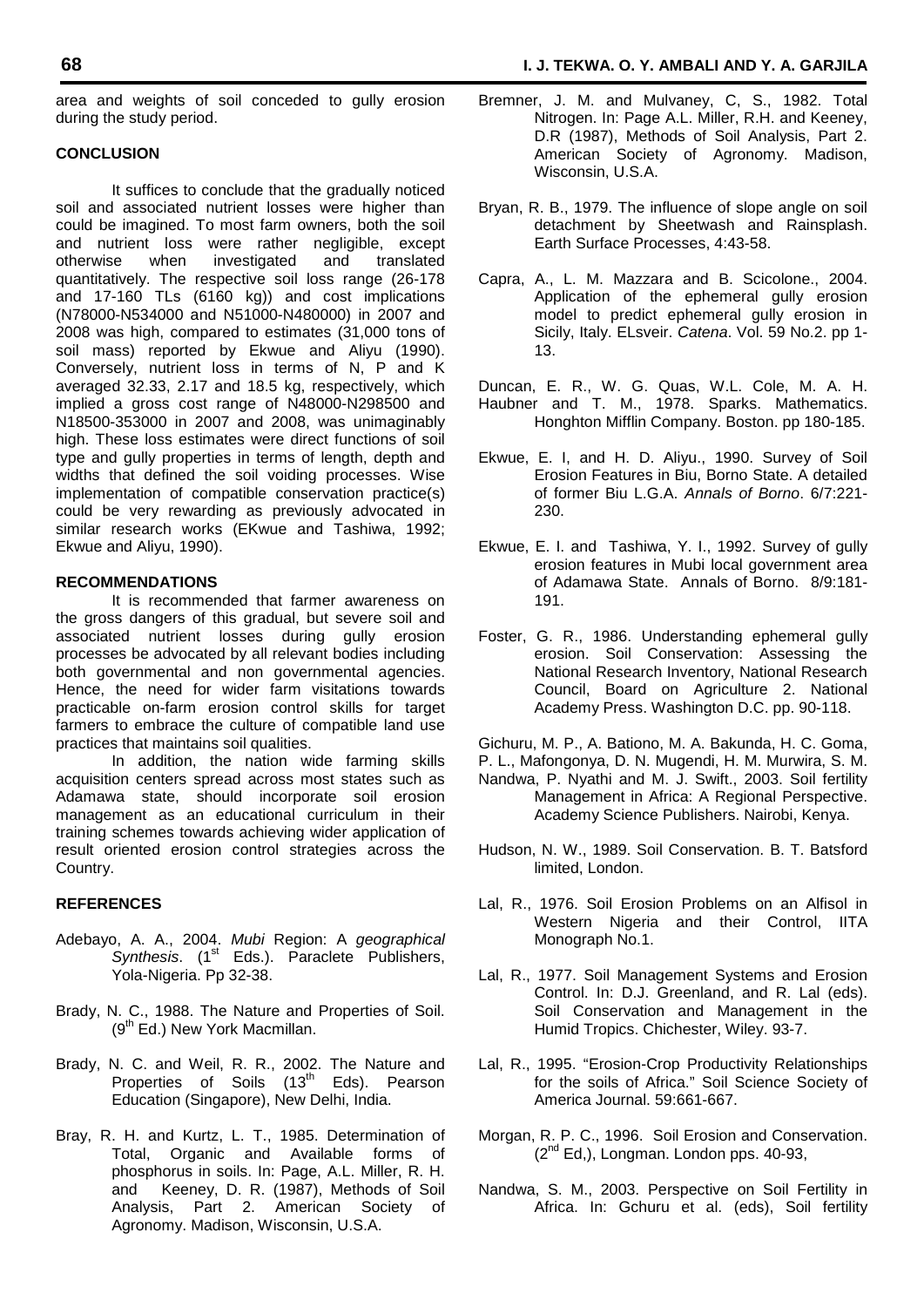management in Africa: A Regional Perspective. Academic Science Publishers Kenya.

- Nwagboso, N. K. and Uyanga, J., 1999. Population. In: Adebayo, A.A and A. L. Tukur (eds). Adamawa State in Maps. Department od Geography, F.U.T Yola. Pp92.
- Page AL, RH Miller and DR Keeney (1982). Methods of soil Analysis, part 2, Agronomy No. 9, American Society of Agronomy, Madison, Wisconsin, USA.
- Reij, C., Scoones, I. and Toulmin, C., 1996. Sustaining the soil: Indigenous soil and water conservation in Africa. U. K. Earthscan Publications Ltd. p. 191-201.
- Sanchez PA, Bandy, D. E. and Villchica, J. H., 1982. Amazon Basin Soils: Management for continuous crop production. *Science*. 216: 821- 827.
- Tekwa, I. J. and Usman, B. H., 2006. Estimation of soil loss by gully erosion in Mubi, Adamawa State, Nigeria. Journal of the Environment. Vol.1 No.1. Paraclete publishers. Yola. Pp 35-43.
- Tekwa, I. J., Usman, B. H. and Ibrahim, A., 2006. Estimation of soil nutrient loss by gully erosion and its economic implications in Mubi L.G.A, Nigeria. Journal of Environmental Sciences. Vol.10 (2). Hilgad Press, Jos, Nigeria, Pp 1- 12.
- Trout, T. J. M Garcia-Castillas, I. G and Hart, W. E., 1987. Soil Water Engineering: Field and Laboratory Manual. Eusaria. New Delhi India.
- Udo, R. K., 1970. Geographical Regions of Nigeria (1st Eds.), Pp 195-197. Heinemann. London.
- Walkley, A, and Black, C., 1934. An Examination of Destjareff method for determing soil organic matter with Chromic-Acid Titration Method. Soil Science of America Journal. 37:29-38.
- Woodward, D. E., 1999. Method to predict cropland ephemeral gully erosion. Catena. 37. pp 393- 399.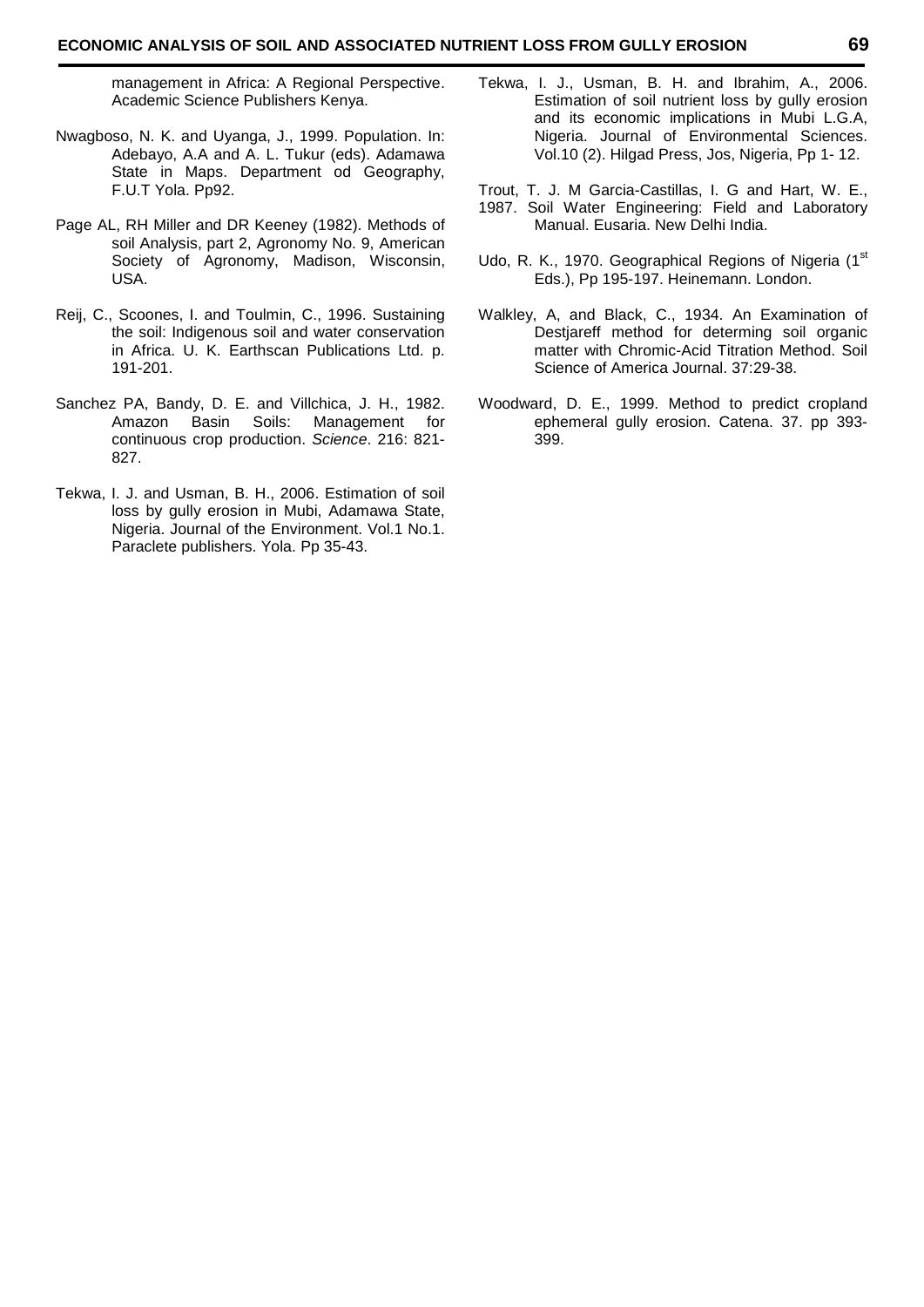| Characteristics                      | Muvur     | Vimtim    | Gella | Lamorde    | Madanya    | Digil      |
|--------------------------------------|-----------|-----------|-------|------------|------------|------------|
| pH 1:2.5 H <sub>2</sub> O            | 6.15      | 5.45      | 5.38  | 4.65       | 6.26       | 5.31       |
| pH 1:2.5 Kcl                         | 6.27      | 5.72      | 5.76  | 4.69       | 6.06       | 5.60       |
| $E.C.$ (ds/m)                        | 0.08      | 0.07      | 0.03  | 0.04       | 0.03       | 0.05       |
| Organic Matter (%)                   | 1.48      | 0.69      | 0.82  | 1.90       | 1.08       | 1.30       |
| Total N (%)                          | 0.21      | 0.15      | 0.15  | 0.17       | 0.16       | 0.17       |
| Available P (Cmol kg <sup>-1</sup> ) | 20.83     | 14.33     | 22.65 | 25.88      | 20.15      | 17.68      |
| Exch. K $($ Cmol kg $^{-1}$ )        | 3.47      | 4.23      | 1.36  | 2.03       | 3.20       | 4.58       |
| Ca (Cmol $kg^{-1}$ )                 | 9.54      | 7.55      | 14.82 | 9.03       | 9.76       | 8.17       |
| $Mg$ (Cmol kg <sup>-1</sup> )        | 12.98     | 6.32      | 4.24  | 0.79       | 8.35       | 3.09       |
| Na (Cmol $kg^{-1}$ )                 | 0.94      | 0.96      | 0.37  | 0.98       | 0.98       | 0.83       |
| $T.E.B$ (Cmol kg <sup>-1</sup> )     | 26.89     | 19.04     | 21.46 | 12.82      | 22.27      | 16.66      |
| $C.E.C$ (Cmol kg <sup>-1</sup> )     | 6.86      | 5.72      | 5.24  | 3.18       | 5.53       | 4.18       |
| W.H.C (%)                            | 27.73     | 25.51     | 23.16 | 27.44      | 25.17      | 25.59      |
| Bulk Density (g/cm <sup>3</sup> )    | 1.12      | 1.31      | 1.10  | 1.10       | 1.21       | 1.33       |
| Sand (%)                             | 63.85     | 67.63     | 78.67 | 66.74      | 60-81      | 55.71      |
| Silt (%)                             | 15.21     | 12.84     | 5.83  | 16.21      | 20.27      | 18.57      |
| Clay $(\%)$                          | 15.21     | 19.35     | 15.12 | 17.56      | 18.92      | 25.57      |
| Soil Texture                         | <b>SL</b> | <b>SL</b> | LS    | <b>SCL</b> | <b>SCL</b> | <b>SCL</b> |

**Appendix 1:** Physico-chemical characteristics of soils of the study area

Key: EC = Electrical Conductivity

TEB = Total Exchangeable Bases

CEC = Cation Exchange Capacity

WHC = Water Holding Capacity

SCL = Sandy Clay Loam

SL = Sandy Loam

 $LS = Loamy$  Sand